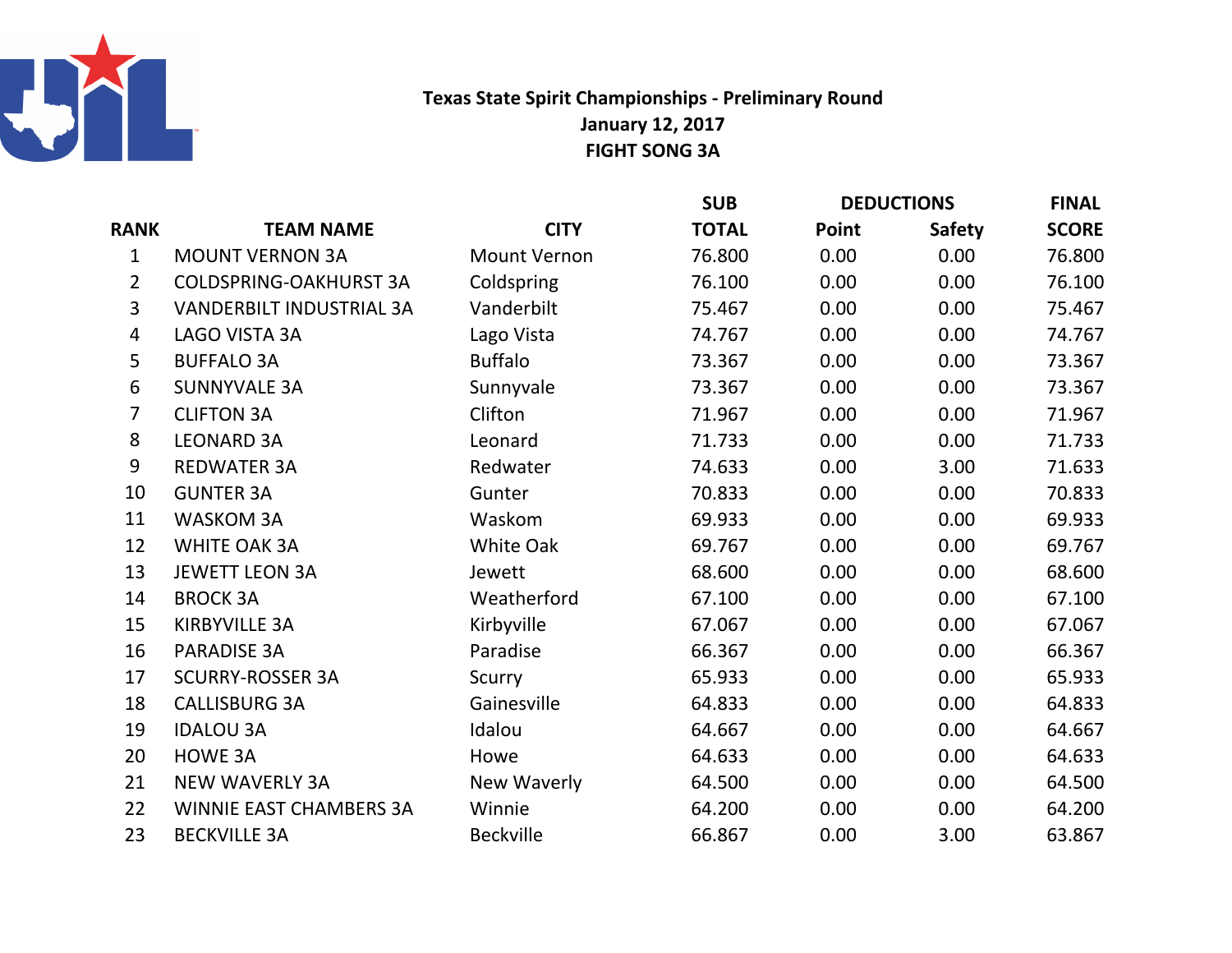

## Texas State Spirit Championships - Preliminary RoundFIGHT SONG 3A January 12, 2017

|             |                                              |                       | <b>SUB</b>   | <b>DEDUCTIONS</b> |               | <b>FINAL</b> |
|-------------|----------------------------------------------|-----------------------|--------------|-------------------|---------------|--------------|
| <b>RANK</b> | <b>TEAM NAME</b>                             | <b>CITY</b>           | <b>TOTAL</b> | Point             | <b>Safety</b> | <b>SCORE</b> |
| 24          | <b>TRINITY 3A</b>                            | Trinity               | 66.333       | 0.00              | 3.00          | 63.333       |
| 25          | <b>FRANKLIN 3A</b>                           | Franklin              | 63.267       | 0.00              | 0.00          | 63.267       |
| 26          | <b>BALLINGER 3A</b>                          | <b>Ballinger</b>      | 65.567       | 0.00              | 3.00          | 62.567       |
| 27          | LITTLE RIVER ACADEMY 3A                      | Little River          | 65.567       | 0.00              | 3.00          | 62.567       |
| 28          | <b>CAMERON YOE 3A</b>                        | Cameron               | 65.467       | 0.00              | 3.00          | 62.467       |
| 29          | <b>WOODVILLE 3A</b>                          | Woodville             | 61.900       | 0.00              | 0.00          | 61.900       |
| 30          | <b>BOYD 3A</b>                               | Boyd                  | 61.667       | 0.00              | 0.00          | 61.667       |
| 31          | <b>GRANDVIEW 3A</b>                          | Grandview             | 61.567       | 0.00              | 0.00          | 61.567       |
| 32          | <b>WICHITA FALLS CITY VIEW 3A</b>            | <b>Wichita Falls</b>  | 61.500       | 0.00              | 0.00          | 61.500       |
| 33          | <b>KEMP 3A</b>                               | Kemp                  | 61.400       | 0.00              | 0.00          | 61.400       |
| 34          | MOUNT PLEASANT CHAPEL HILL 3/ Mount Pleasant |                       | 65.967       | 0.00              | 5.00          | 60.967       |
| 35          | <b>JEFFERSON 3A</b>                          | Jefferson             | 60.767       | 0.00              | 0.00          | 60.767       |
| 36          | <b>BOLING 3A</b>                             | <b>Boling</b>         | 60.700       | 0.00              | 0.00          | 60.700       |
| 37          | PATTONVILLE PRAIRILAND 3A                    | Pattonville           | 60.433       | 0.00              | 0.00          | 60.433       |
| 38          | DIANA NEW DIANA 3A                           | Diana                 | 60.400       | 0.00              | 0.00          | 60.400       |
| 39          | <b>KERMIT 3A</b>                             | Kermit                | 59.833       | 0.00              | 0.00          | 59.833       |
| 40          | <b>WHITEWRIGHT 3A</b>                        | Whitewright           | 59.567       | 0.00              | 0.00          | 59.567       |
| 41          | YOAKUM 3A                                    | Yoakum                | 58.600       | 0.00              | 0.00          | 58.600       |
| 42          | <b>BUNA 3A</b>                               | <b>Buna</b>           | 61.533       | 0.00              | 3.00          | 58.533       |
| 43          | <b>EAST BERNARD 3A</b>                       | <b>East Bernard</b>   | 58.100       | 0.00              | 0.00          | 58.100       |
| 44          | <b>EDNA 3A</b>                               | Edna                  | 57.700       | 0.00              | 0.00          | 57.700       |
| 45          | UNIVERSAL CITY RANDOLPH 3A                   | <b>Universal City</b> | 60.633       | 0.00              | 3.00          | 57.633       |
| 46          | <b>MERKEL 3A</b>                             | Merkel                | 57.633       | 0.00              | 0.00          | 57.633       |
|             |                                              |                       |              |                   |               |              |